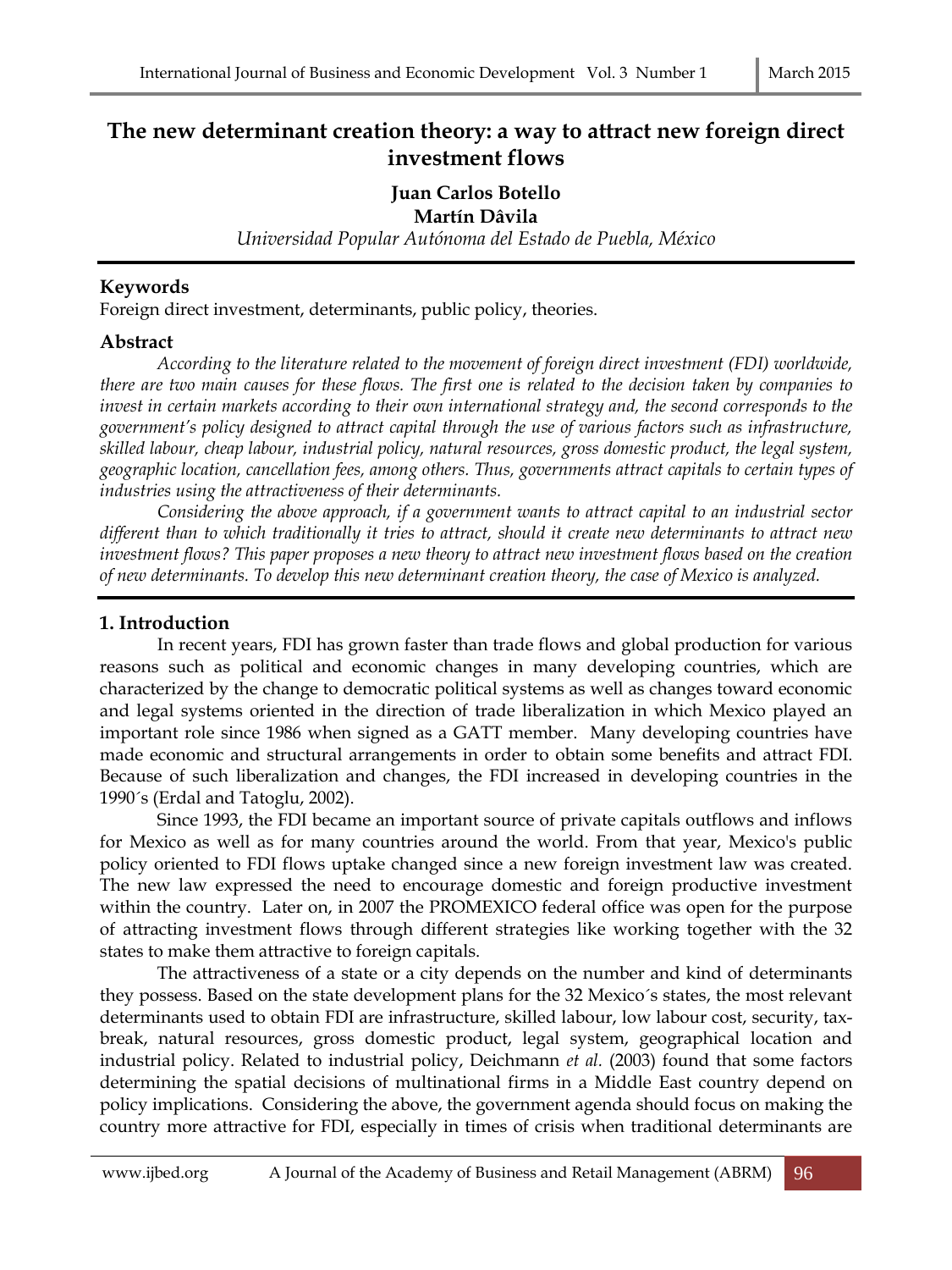put to the test and inspire proposals for new opportunities. Popovici (2012) notes that the idea of entering a new era of determinants of FDI is not new as there are several studies that highlight the key factors for attracting FDI. This emphasizes that the classical theories of FDI probably should be changed and others should be based on the emergence of new local capacities.

This research is divided as follows. In second part, a literature review is offered. Several papers were analyzed to describe the key factors for attracting FDI based on classical theories in order to compare them with the determinants used by Mexican government during 2000 to 2012. Section three includes the data and variables used to demonstrate the model proposed in section five. Descriptive statistics are presented in section four and finally, conclusions are discussed in section six.

### **2. Literature review**

Most of the literature related to the attraction of FDI by countries is based on different theories such as localization economies and their determinants or related to trade and resource endowments. In that sense, the eclectic paradigm of Dunning (1988) argues that the path FDI takes is partly due to the specific advantages which one country has, based upon its regional geographic location and / or location in the world. These advantages arise from using resource endowments and / or assets held abroad by some countries in the world which are attractive to a company by combining them with its own resources.

That combination suggests that if a foreign company wants to use the resources of a country, it should establish a subsidiary by initiating a flow of FDI and then establish a start-up of an operating facility (Hill, 2008).

Likewise, the theory of international production suggests that the decision of a company to start manufacturing operations in other countries depends on certain attractions that the country of origin of the company has compared to the resources and benefits that it will obtain in locating a manufacturing subsidiary abroad (Morgan and Katsikeas, 1997). The theory of trade and resource endowment explains that FDI is directed toward countries with low wages and abundant natural resources that provide inherent differences of opportunity and initial favorable conditions for businesses.

There is a consensus as to the characteristics required for a host country to attract FDI which is that it depends on the motivations that foreign investors have in relation to their investment projects. According to Dunning (1983), the first reason is related to the market, whose main purpose is to serve local and regional markets from the FDI host country if the market grows and generate some return for the investor, the second relates to the investment made by a company in acquiring resources that are not available in the country of origin such as natural resources and low-cost inputs including labor. The latter corresponds to the level of efficiency achieved through the dispersion of value chain activities considering that the geographical proximity to the country of origin will minimize transportation costs. All this suggests that the direction, in which FDI is aimed, is highly related to the comparative advantages (Kinoshita, 2003) of a given country. Then, one country that has, among other determinants, access to markets as well as cheap labour and abundant natural resources will attract large inflows of FDI.

Berkoz (2009) argues that countries have traditional factors and environmental variables that are attractive to foreign companies. The traditional factors are market potential, labour costs, economic growth and government policies. The environmental variables correspond to political, economic, legal and infrastructural factors.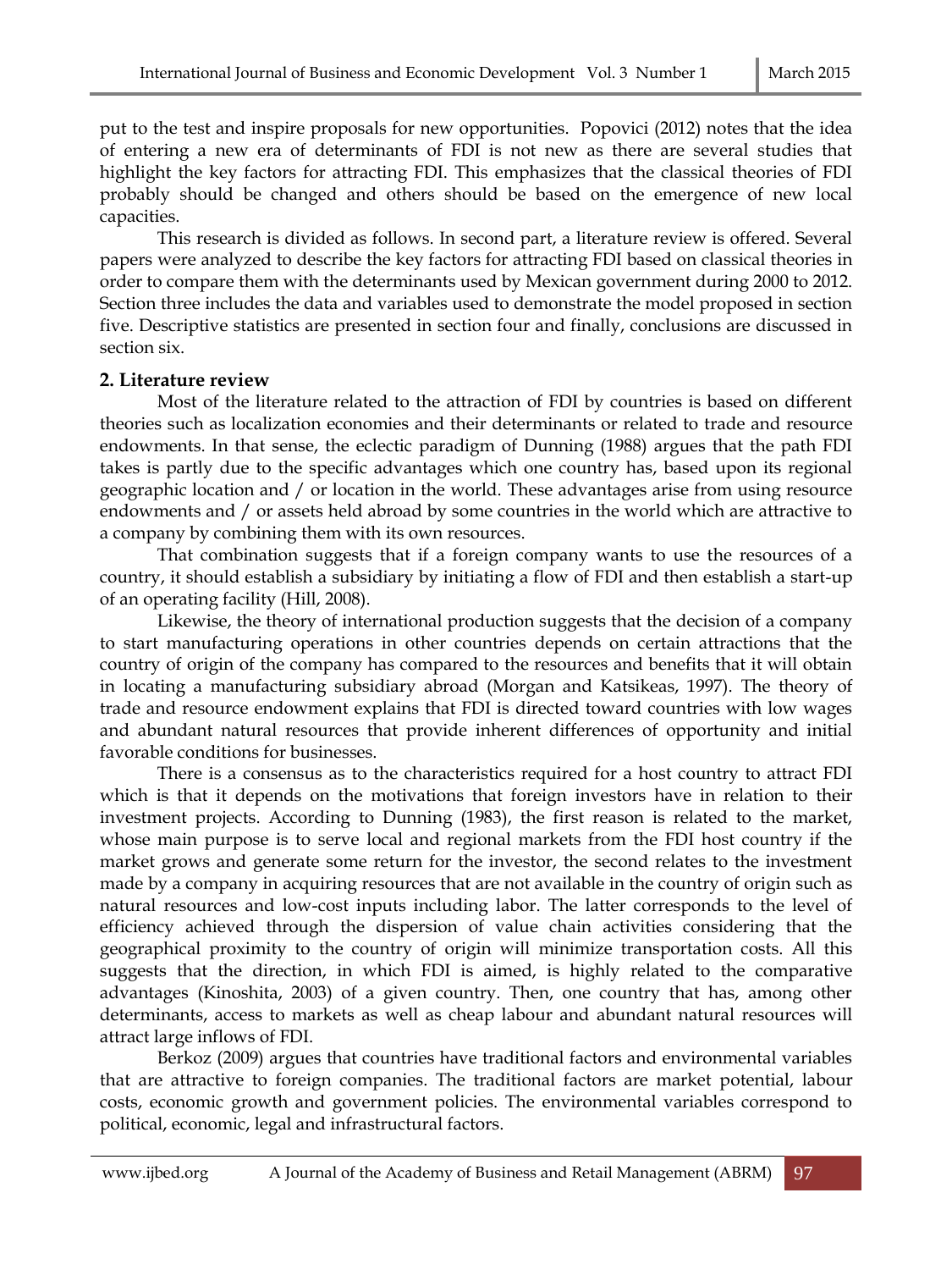Kinoshita (2003) in turn, maintains that the most important determinants a country has to attract FDI are government institutions, natural resources and economies of agglomeration. Government institutions are one factor contributing to decisions by investors as to whether to invest or not in a particular country because these institutions directly affect the operating conditions of enterprises. The investment cost for companies is not only economic, but they also have to fight against entrenched practices in countries such as bribery and time lost in engaging in diverse and various negotiations resulting from the arrival of the company to a new market. Therefore, for the operating conditions of a company to appear reliable to the investor, there are two institutional variables to be considered: The legal system and the quality of the bureaucracy. As for the legal system, both its impartiality as well as popular perception of it are reliable determinants of the reliability of legal institutions in the country. Likewise, the variable related to the quality of the bureaucracy describes a non-political and professional bureaucracy which in turn facilitates the procedures for staff to be hired. With respect to agglomeration economies, investors seek those markets where there are benefits derived from the concentration of economic units which results in positive externalities (benefits and technological spill, use of skilled labour and concentrated in specific locations and links forward and backward with related industries) but also by investments made by other investors which can be seen as a positive sign of favorable investment conditions reducing uncertainty. As for the natural resources, Rasiah (2000) argues that developing economies with a resource-rich endowment obtains FDI.

Other studies describing the FDI determinants indicate that the infrastructure, good governance, taxes (Rasiah, 2000) and the labor market are conditions that governments must maintain (Bellak, et. al., 2010) but Lim (1983) found a negative relationship between investment incentives and FDI in 27 developing countries.

Groh and Wich (2009) describe the attractions to attract FDI in a country as labour costs, quality and the provision of quality infrastructure and legal systems. On the other hand, some authors consider that the provision of infrastructure should be a precondition for companies to establish subsidiaries in foreign markets as are a major emphasis on the provision of transport infrastructure as well as information and communication technologies (Botric and Skuflic, 2006, Goodspeed, et. al., 2009).

Studies by Wei *et al*. (1999), Mariotti and Piscitello (1995), Broadman and Sun (1997) and He (2002) conclude that there is a positive relationship between infrastructure and FDI because the better the infrastructure is in a location the higher its desirability. Rasiah (2000), states out that FDI in developing countries is concentrated in economies endowed with good infrastructure. In recent research conducted by Botello and Davila (2013), they concluded that public policy used in some states of Mexico to attract FDI, is based on the attractiveness of some determinants such as skilled labour, cheap labour and infrastructure.

As opposed to what Botello and Davila (2013) concluded, Ondrich and Wasylenko (1993) and Rasiah (2000) found that there is no evidence that wages affect the location of new foreign plants, especially cheap labour but that it´s not the case for skilled labour. Flexible production forms have given rise to greater dispersal of organizational power as well as process innovation; local accumulation at peripheral sites has stimulated economic progress, albeit only in locations generating the requisite skills (Rasiah, 2000), suggesting that specialized FDI requires skilled labor. In the same way, Mendoza (2011) found that manufacturing companies established with foreign economic resources in Mexico demands skilled labor.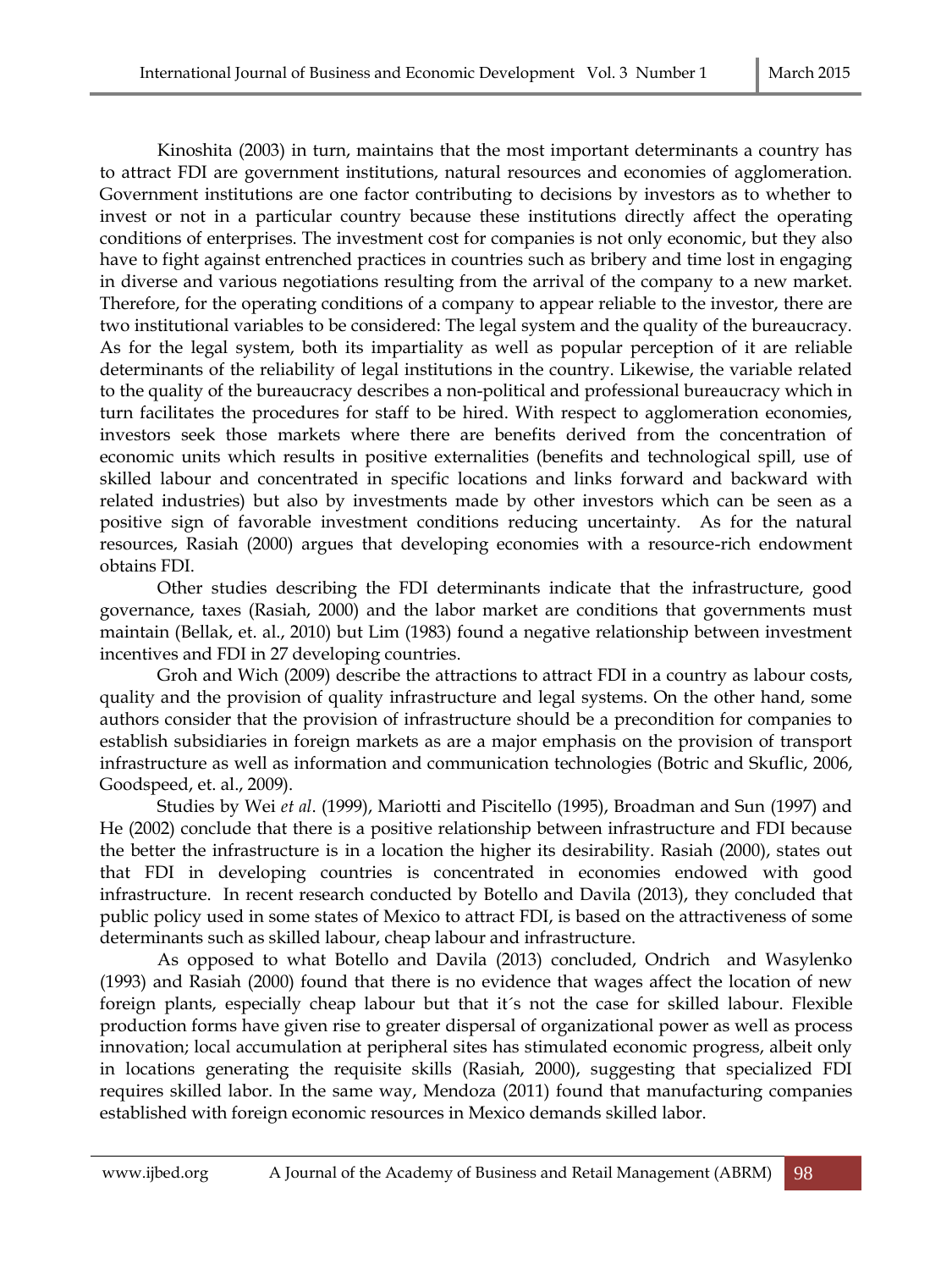According to the research studies mentioned above, there are similarities in the description of the traditional determinants, which explain the attractiveness of a country with respect to foreign capital which suggests that the design of public policy in some countries and Mexico in particular, in relation to attracting financial resources from abroad, is very similar. In the case of Mexico, the statistics of attracting FDI for the period covering 2000 to 2012 show that relationship. In fact, the 32 Mexico´s states development plans for 2000 to 2012 showed that the most common used determinants for attracting FDI are infrastructure, skilled labour, cheap labour, industrial policy, natural resources, gross domestic product, the legal system, geographic location, tax break and security. Berkoz (2009) found almost the same determinants for the case of Turkey and suggests that a location analysis needs to be done in order to develop specific growth strategies to be applied by policy-makers in their plans to attract FDI to certain locations.

Figueroa (2012) assumes that tax facilities, proximity to markets, and cheap labour are insufficient factors to guarantee the cycle of capital, since what stands out is the outgoing transfer of the innovation activity itself, which suggests that the attraction of new FDI flows requires the creation of new determinants or the renewal of the most used. The advance of global knowledge has become itself as an attractive determinant to catch the attention of investors. In recent years, many countries around the world are worried about how they are going to attract capitals. Should they create new determinants or renewal the ones that are always used? As for the case of Mexico, an FDI behavior from 2000 to 2012 is described in section 5.

# **3. Objectives, Variables, Hypotheses and Data**

# **3.1.** Objectives

The objective of this research is to demonstrate that the improvement of the determinants used by the 32 states of Mexico from 2000 to 2012 to attract foreign direct investment (FDI) contributed to increase inflows.

# **3.2 Variables**

The dependent variable that we use in this research is:

**3.2.1.** fdi (amount of foreign direct investment). Foreign Direct Investment (FDI) has been selected as a dependent variable relative to the amount of Mexico´s foreign direct investment inflows from 2000 to 2012.

The independent variables in their different modalities that will be considered for the theoretical models are:

- 3.2.2 ifra (infrastructure). This variable explains if infrastructure was used as a determinant to attract foreign direct investment from 2000 to 2012 by the 32 states of Mexico.
- 3.2.3 qualab (qualified labor). This variable explains if skilled labor was used as a determinant to attract foreign direct investment from 2000 to 2012 by the 32 states of Mexico.
- 3.2.4 wage (minimum wage). This variable explains if low cost labour was used as a determinant to attract foreign direct investment from 2000 to 2012 by the 32 states of Mexico.
- 3.2.5 sec (security). This variable explains if security was used as a determinant to attract foreign direct investment from 2000 to 2012 by the 32 states of Mexico.
- 3.2.6 Taxes (exemption from tax payment). This variable explains if exemption from tax payment was used as a determinant to attract foreign direct investment from 2000 to 2012 by the 32 states of Mexico.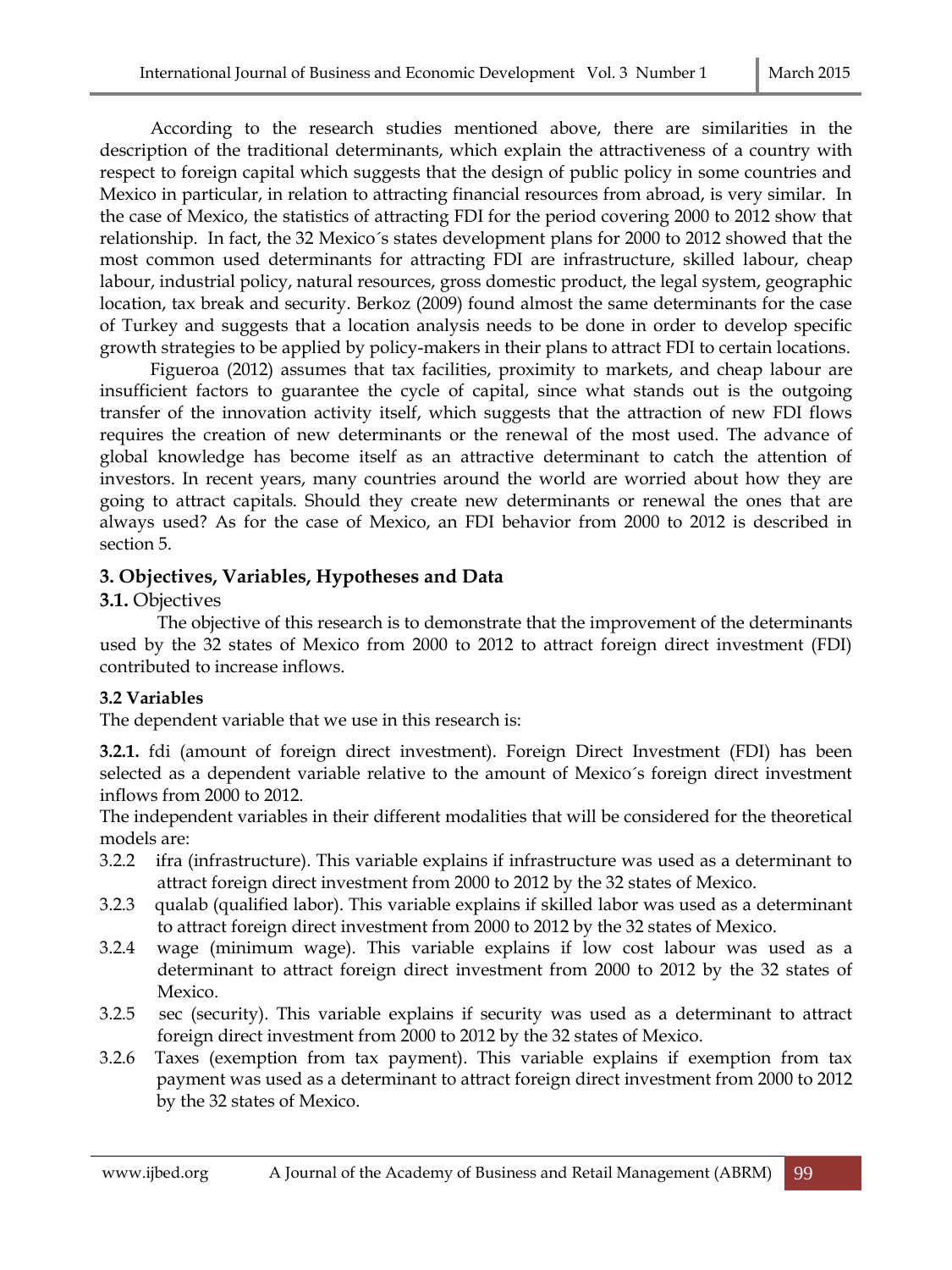- 3.2.7 natures (natural resources). This variable explains if natural resources were used as a determinant to attract foreign direct investment from 2000 to 2012 by the 32 states of Mexico.
- 3.2.8 gnp (gross national product). This variable explains if gross national product was used as a determinant to attract foreign direct investment from 2000 to 2012 by the 32 states of Mexico.
- 3.2.9 legal (legal framework). This variable explains if a legal framework was used as a determinant to attract foreign direct investment from 2000 to 2012 by the 32 states of Mexico.
- 3.2.10 geoloc (geographical location). This variable explains if geographical location was used as a determinant to attract foreign direct investment from 2000 to 2012 by the 32 states of Mexico.
- 3.2.11 indpol (industrial policy). This variable explains if a foreign direct investment industrial policy was used as a determinant to attract foreign direct investment from 2000 to 2012 by the 32 states of Mexico.
- 3.2.12 impde (improvement of determinants). This variable was selected as a dependent variable to use it in the *probit* model in order to explain the probability of improvement of the determinants used to attract foreign direct investment contributed to increase inflows from 2000 to 2012 by the 32 states of Mexico.

### **3.3. Hypotheses**

H1: The attraction of foreign direct investment depends on infrastructure development within Mexico from 2000 to 2012

H2: The attraction of foreign direct investment depends on skilled labour within Mexico from 2000 to 2012

H3: The attraction of foreign direct investment depends on cheap labour within Mexico from 2000 to 2012

H4: The attraction of foreign direct investment depends on security within Mexico from 2000 to 2012

H5: The attraction of foreign direct investment depends on tax exemption within Mexico from 2000 to 2012

 $H<sub>6</sub>$ : The attraction of foreign direct investment depends on natural resources endowment within Mexico from 2000 to 2012

H7: The attraction of foreign direct investment depends on gross national product in Mexico from 2000 to 2012

H8: The attraction of foreign direct investment depends on the legal framework within Mexico from 2000 to 2012

H9: The attraction of foreign direct investment depends on geographical location of Mexico from 2000 to 2012

H<sub>10</sub>: The attraction of foreign direct investment depend on industrial policy within Mexico from 2000 to 2012

H11: The attraction of foreign direct investment depend on the improvement of the determinants within Mexico from 2000 to 2012.

H12: The probability of determinants improvement will attract more foreign direct investment flows.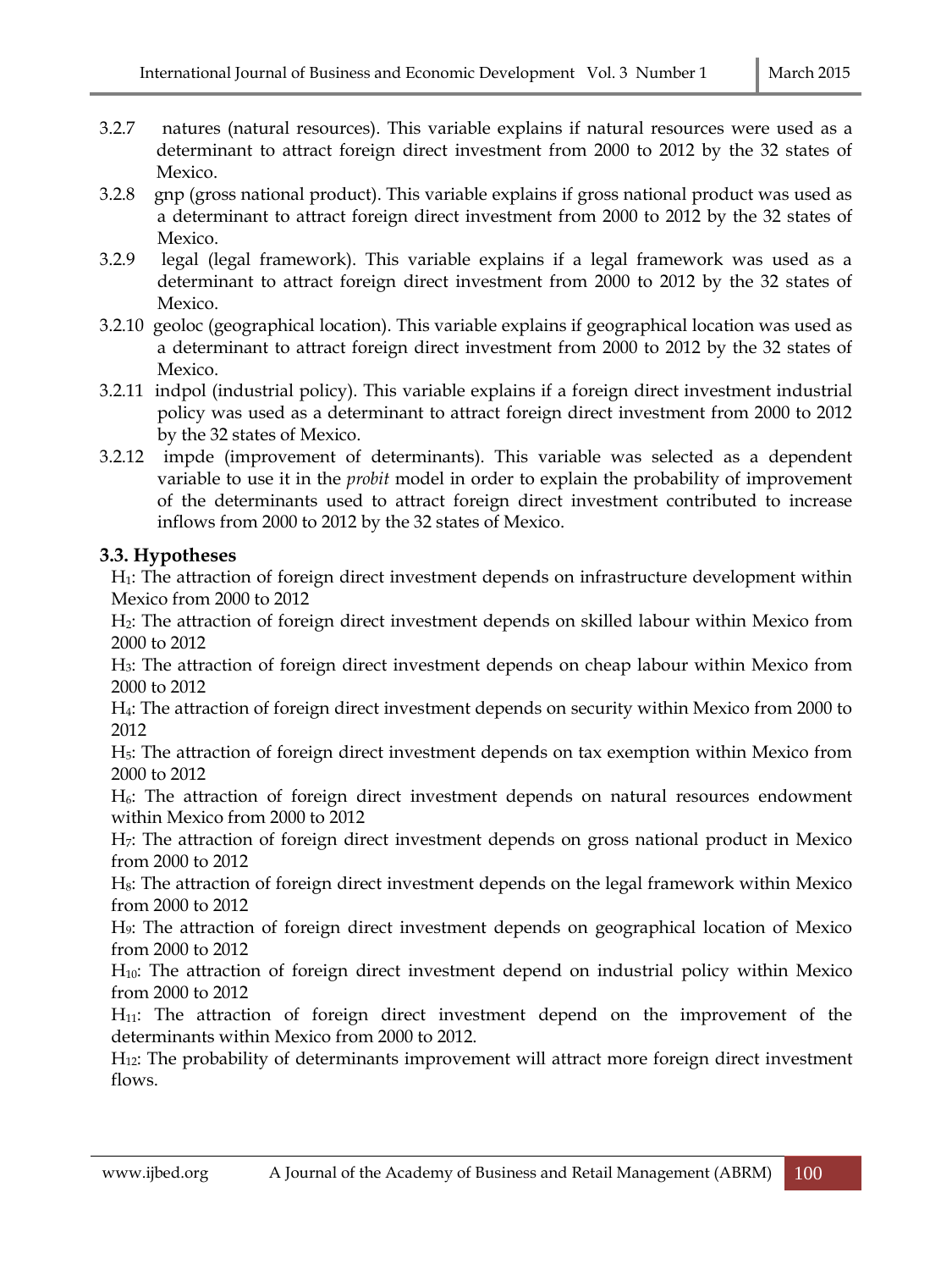# **3.4. Data**

Ninety six state development plans were reviewed by the authors to build a database for this research. These plans were accumulated by the government of each state of Mexico. The determinants used to attract foreign direct investment by the 32 states during 2000 and 2012 were skilled labour, cheap labour, tax exemption, legal framework, security, natural resources, infrastructure, gross national product, industrial policy and geographical location which according to different authors, are the most common used around the world despite that it is not clear if the determinants are new or renewal for countries.

# **4. Descriptive Statistics**

The period studied (2000-2012) showed that the maximum intake of foreign resources by Mexico was \$ 22062.50 billion USD in 2001 while there was also a divested FDI by \$ 531.50 in 2005. In 2009 and 2010 there was a fallen in the attraction of FDI because of the financial crisis worldwide but in 2012 the fallen was worst that might be caused by the end of President Felipe´s Calderon government. In 2013, Mexico began to recover the attraction of FDI (Table 1). **Table 1**

| fdi   | Obs. | Mean    | Std. Dev. | Min       | Max      |
|-------|------|---------|-----------|-----------|----------|
| 2000  | 32   | 569.52  | 1629.01   | $-5.60$   | 9044.10  |
| 2001  | 32   | 937.00  | 3877.44   | $-20.90$  | 22062.50 |
| 2002  | 32   | 749.60  | 2925.67   | $-17.20$  | 16607.20 |
| 2003  | 32   | 590.51  | 2017.56   | $-11.50$  | 11441.10 |
| 2004  | 32   | 782.42  | 2593.37   | $-1.50$   | 14499.10 |
| 2005  | 32   | 770.90  | 2395.41   | $-531.50$ | 12822.20 |
| 2006  | 32   | 646.84  | 1827.94   | $-110.00$ | 10284.60 |
| 2007  | 32   | 1005.75 | 3134.92   | $-51.30$  | 17802.00 |
| 2008  | 32   | 885.52  | 2421.98   | $-17.10$  | 13753.20 |
| 2009  | 32   | 532.98  | 1605.22   | $-59.90$  | 9039.00  |
| 2010  | 32   | 719.60  | 1673.63   | $-26.90$  | 7987.00  |
| 2011  | 32   | 719.03  | 2581.73   | $-147.40$ | 14748.00 |
| 2012  | 32   | 538.24  | 1153.70   | $-62.60$  | 6540.50  |
| 2013  | 32   | 1099.64 | 3820.40   | $-136.10$ | 21882.50 |
| Total | 448  | 753.40  | 2501.16   | $-531.50$ | 22062.50 |

Table 2 shows the maximum and minimum values of foreign direct investment by the 32 states of Mexico. The states that capture the greater foreign direct investment were Distrito Federal, Nuevo Leon, Estado de Mexico, Chihuahua and Jalisco and the states that captured the less were Hidalgo, Guerrero, Chiapas, Colima and Oaxaca.

The states that attracted the largest amount of investment created or renewed some determinants that allowed them to attract greater investment flows while states that captured lower flows neither create nor renewed determinants. For example, Distrito Federal is the capital of the country and many international headquarters are established there. As for the case of Nuevo Leon, the decision of create or renew determinants has become an important role in public policy because of the attraction of capital flows to aeronautical and aerospace industries.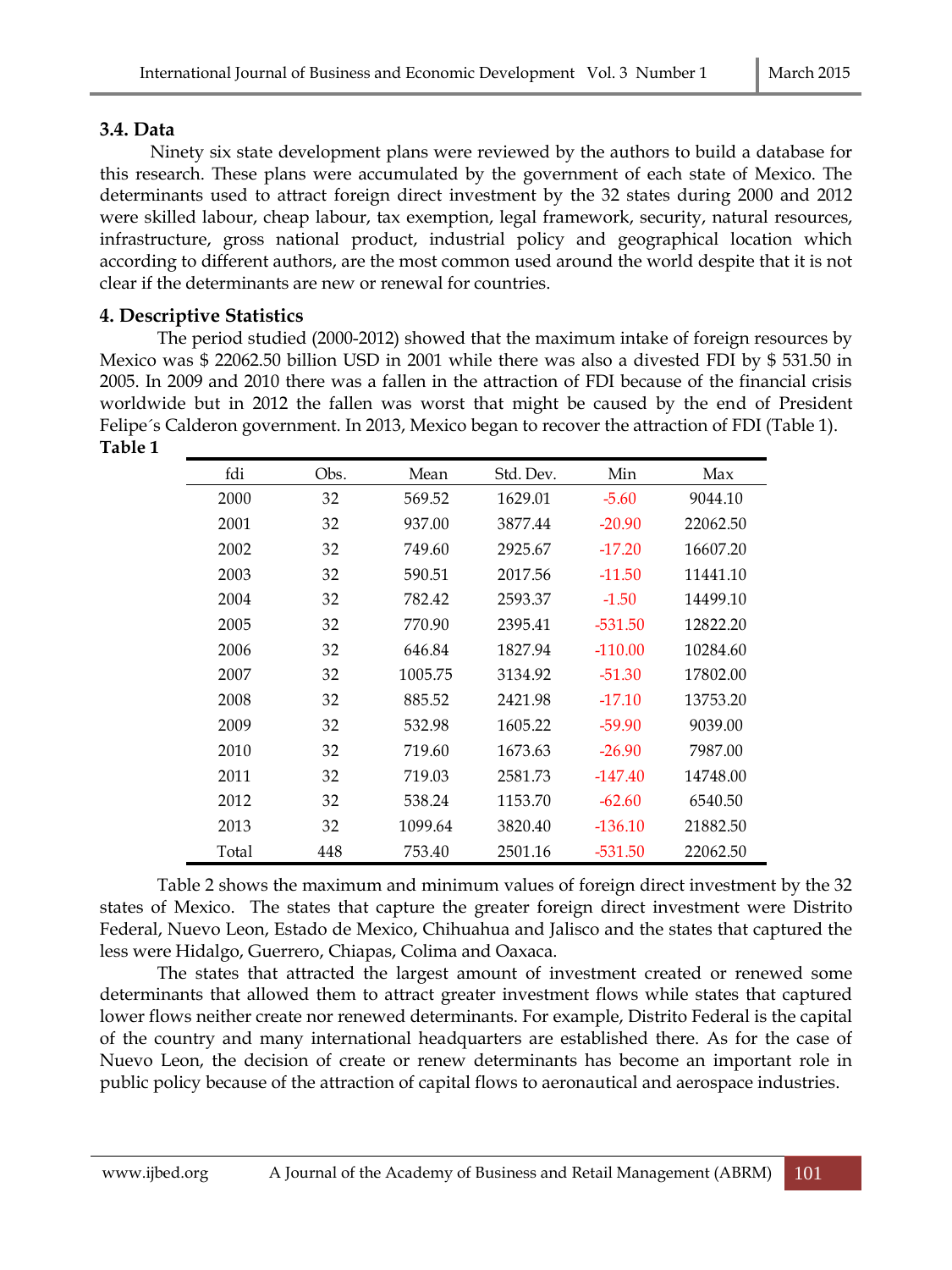|                    |      | Table 2  |           |           |          |
|--------------------|------|----------|-----------|-----------|----------|
| fdi                | Obs. | Mean     | Std. Dev. | Min       | Max      |
| Aguascalientes     | 14   | 233.94   | 194.47    | 8.00      | 665.90   |
| Baja California    | 14   | 904.88   | 250.83    | 542.20    | 1555.00  |
| California<br>Baja |      |          |           |           |          |
| Sur                | 14   | 341.33   | 186.84    | 81.30     | 630.10   |
| Campeche           | 14   | 2.61     | 62.71     | $-136.10$ | 110.40   |
| Chiapas            | 14   | 13.03    | 16.39     | $-11.20$  | 41.80    |
| Chihuahua          | 14   | 1203.76  | 452.45    | 584.60    | 1920.60  |
| Coahuila           | 14   | 333.29   | 353.79    | 121.60    | 1221.80  |
| Colima             | 14   | 17.87    | 19.91     | $-4.70$   | 64.60    |
| Distrito Federal   | 14   | 13465.21 | 4867.22   | 6540.50   | 22062.50 |
| Durango            | 14   | 180.39   | 189.55    | $-21.00$  | 574.50   |
| Estado de México   | 14   | 1244.10  | 762.91    | 545.20    | 3576.80  |
| Guanajuato         | 14   | 256.66   | 224.61    | $-70.20$  | 734.00   |
| Guerrero           | 14   | 31.01    | 45.17     | $-48.00$  | 110.30   |
| Hidalgo            | 14   | 5.60     | 30.26     | $-62.60$  | 77.50    |
| Jalisco            | 14   | 781.85   | 429.22    | 289.40    | 1866.00  |
| Michoacan          | 14   | 132.19   | 422.74    | $-110.00$ | 1590.30  |
| Morelia            | 14   | 101.27   | 143.75    | $-56.30$  | 453.30   |
| Nayarit            | 14   | 88.39    | 46.18     | 19.90     | 180.30   |
| Nuevo León         | 14   | 2260.60  | 1422.74   | 524.80    | 5379.70  |
| Oaxaca             | 14   | 20.56    | 25.72     | $-1.60$   | 78.50    |
| Puebla             | 14   | 472.50   | 408.57    | $-531.50$ | 1261.30  |
| Quintana Roo       | 14   | 260.29   | 223.84    | 14.30     | 885.70   |
| Querétaro          | 14   | 325.19   | 191.66    | 56.20     | 661.80   |
| San Luis Potosí    | 14   | 163.57   | 137.30    | $-13.90$  | 509.40   |
| Sinaloa            | 14   | 79.00    | 94.34     | 13.20     | 349.20   |
| Sonora             | 14   | 305.34   | 308.25    | 37.80     | 1286.40  |
| Tabasco            | 14   | 54.61    | 50.70     | 0.90      | 150.90   |
| Tamaulipas         | 14   | 401.66   | 143.08    | 208.00    | 723.80   |
| Tlaxcala           | 14   | 35.34    | 39.04     | $-17.20$  | 136.50   |
| Veracruz           | 14   | 87.87    | 103.78    | $-147.40$ | 272.10   |
| Yucatán            | 14   | 39.05    | 33.26     | 5.50      | 132.90   |
| Zacatecas          | 14   | 265.73   | 447.60    | 0.10      | 1517.00  |
| Total              | 448  | 753.40   | 2501.16   | $-531.50$ | 22062.50 |

# **5. Methodology, Models and Results**

# 5.1. Methodology

To test the hypotheses proposed in this research were carried out several models of time series data, the results for these models indicate the nature of each of the variables used, and the relationship they have with the dependent variable and its statistical significance.

Once we have variables that will be employed in a probit model originally used by Bliss (1934) as well as applied to stochastic models by Steinbrecher and Shaw (2008) it was necessary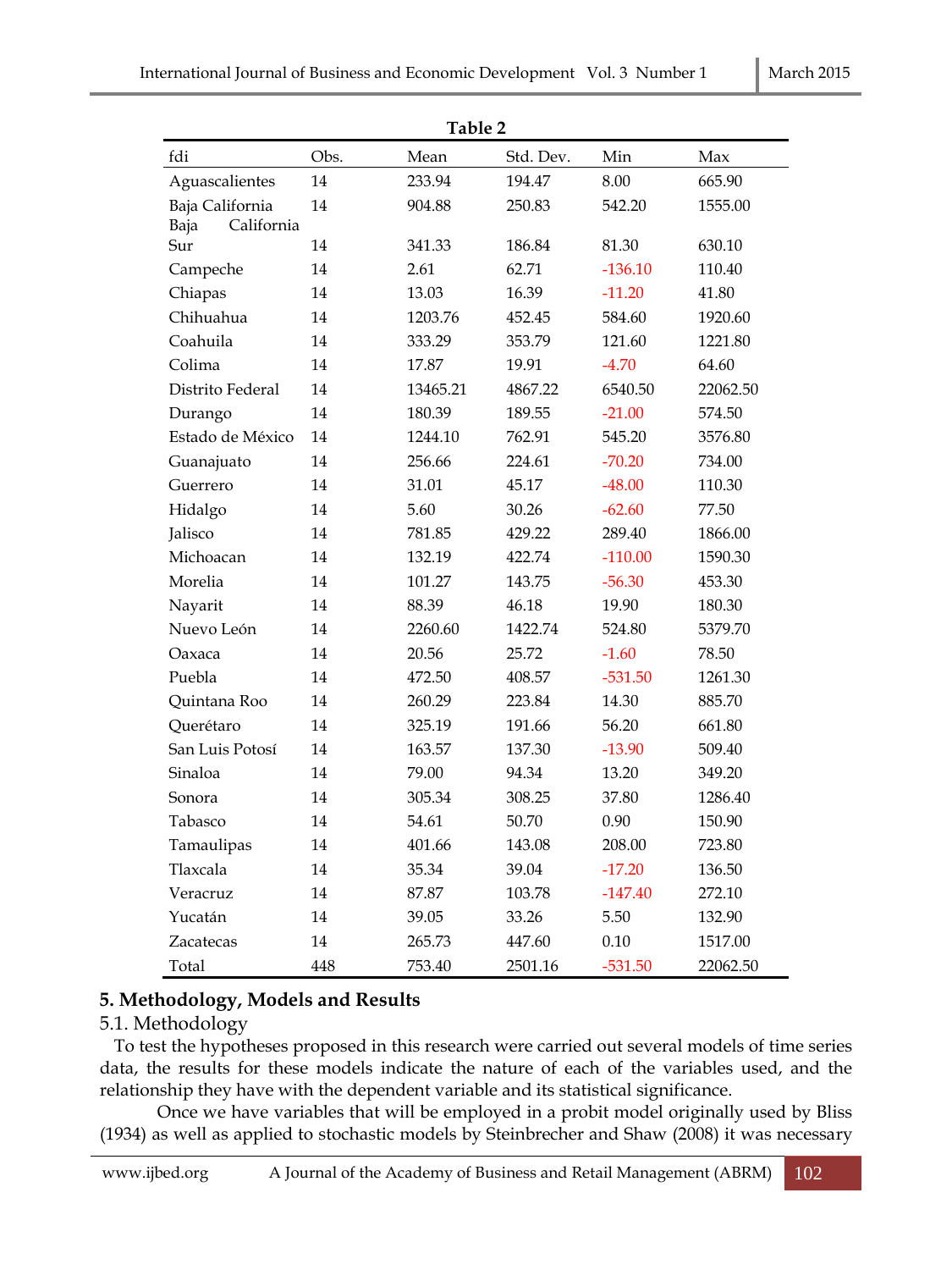to check and simulate the dependent variable (impde), which was developed as the probability that there is an improvement in the determinants that each one of the Mexican states raised in their public policies and in their development plans, related to foreign direct investment flows. The probit model tested the hypotheses and the main objective of this research.

It is important to note that the probit model was used to propose a new theory of attraction of foreign direct investment based on the creation of new determinants or renewal thereof as part of the public policy of the countries. The database developed for this study contains data on the determinants used by each of the states of Mexico for a period of twelve years. During those years, there are states that do not use the ten determinants commonly used to attract foreign direct investment or there are states that decide to improve the determinants and previously used by the states. In any of these circumstances apply to the proposal of the new theory.

# **5.2 Models**

The following equations are the proposal models to prove the hypotheses postulated earlier, the

Main model is:

```
fdi_{\star} = \beta_{0} + \beta_{\star}ifra, + \beta_{\star}qualab, + \beta_{\star}wage, + \beta_{\star} sec, + \beta_{\star}taxex, + \beta_{\star}natures, +
```

```
+\beta_{2}g_{1} + \beta_{3}leg_{1} + \beta_{3}geoloc_{1} + \beta_{1}indpol_{1} + \beta_{1}impde_{1} + u_{1}
```

```
Model for H1
fdi_{\iota} = \beta_{0} + \beta_{\iota}ifra, +u,
Model for H2
fdi_t = \beta_0 + \beta_1qualab<sub>t</sub>+u_tModel for H3
fdi_{\iota} = \beta_0 + \beta_i w \, age_{\iota} + u_{\iota}Model for H4
fdi_{\iota} = \beta_0 + \beta_1 \sec_{\iota} + u_{\iota}Model for H<sub>5</sub>
fdi = \beta_0 + \beta_1 taxex_1 + u_2Model for H_6fdi_{+} = \beta_{0} + \beta_{1}natures, +u,
Model for H7
fdi_{\iota} = \beta_0 + \beta_1 g n p_{\iota} + u_{\iota}Model for H<sub>8</sub>
fdi = \beta_0 + \beta_1 legal + u,Model for H<sub>9</sub>
fdi_{\star} = \beta_0 + \beta_1geoloc, +u,
Model for H_{10}fdi_{+} = \beta_{0} + \beta_{i} \in I + u_{+}Model for H_{11}fdi_{\iota} = \beta_0 + \beta_iimpde, +u,
Model for H<sub>12</sub>
```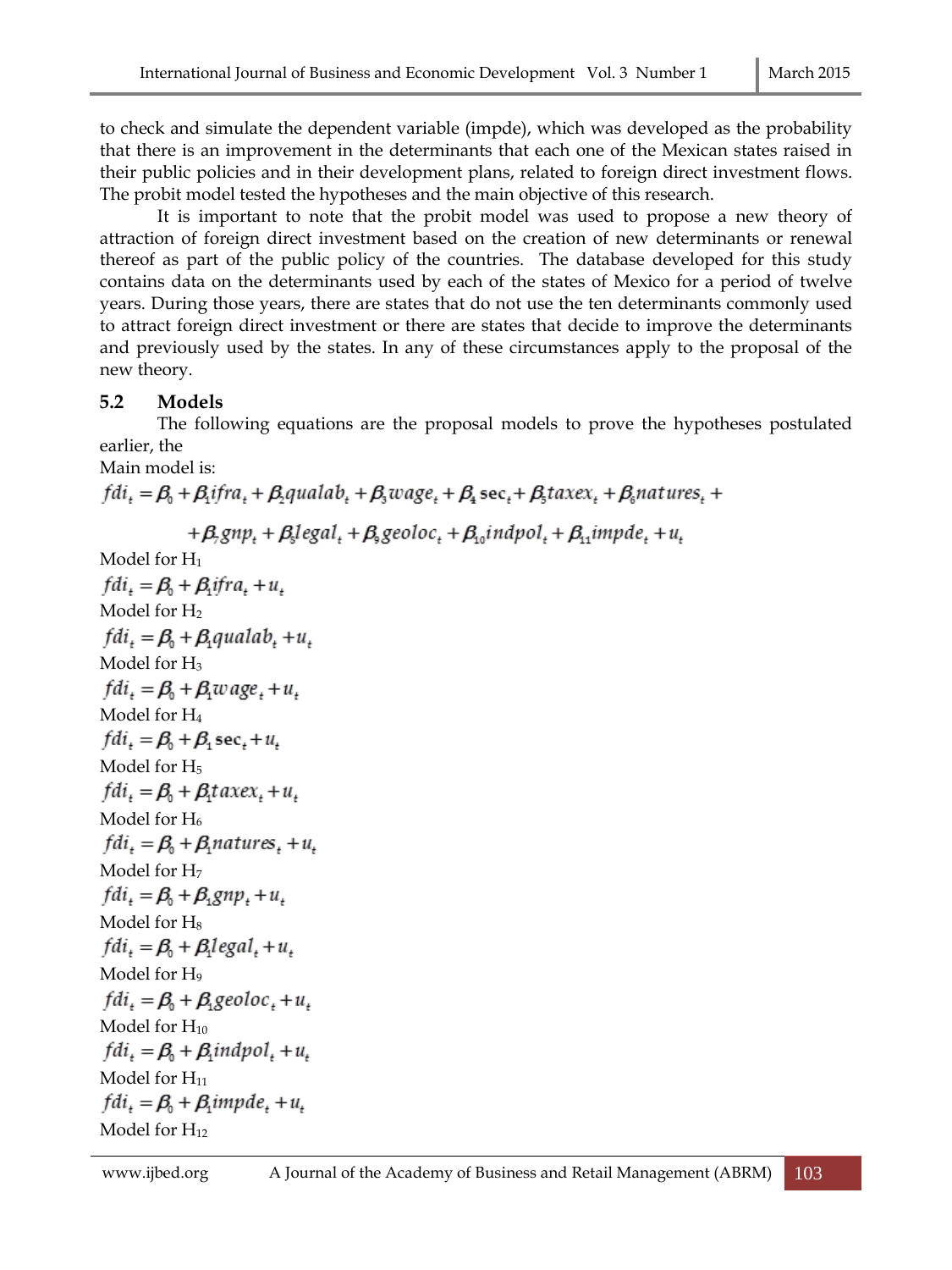$P(impde_{n}) = \beta_{n} + \beta_{n} fdi_{n} + u_{n}$ 

# **5.3 Results**

Because the models that we have presented were handled through time series, we had to verify first if variables have a stationary stochastic process in the models proposed. Also by whether in the case of the variables present a nonstationary process, the models are not useful for finding reliable results by the method of ordinary least squares (OLS), but in accordance with Engle and Granger (1987) that conducted a cointergration process, we decided to make a linear combination of two series, each of which is integrated of any kind of order. In addition we checked and corrected the errors through the Granger causality (Granger, 1969 and Granger and Newbold, 1974) to verify that indeed the time series used are stationary, the following model show this test and in the Table A1 are the results of them:

 $fdi_t = \delta_0 + \alpha_1 fdi_{t-1} + \alpha_2 fdi_{t-2} + \alpha_3 fdi_{t-3} + \alpha_4 fdi_{t-4} + \gamma_1 ifra_{t-1} + \gamma_2 ifra_{t-2} + u_t$ 

In addition, was revised collinearity of the variables through a model of vector autoregressive (VAR), where it was found that indeed the variables presented a high collinearity and that has to be corrected for the variables are stationary, besides we use the Wald test (Wald, 1940) to prove if the model has an asymptotic chi-square distribution, the model was as follows and in the Table A2 are presented the results of them:

 $fdi_{+} = \delta_0 + \alpha_1 fdi_{+1} + u_{+}$ 

Once we had corrected the errors that could be present in the time series, and we were sure that the variables shown a Stationary Stochastic Process we proceeded to find the corresponding relations with each of the proposed variables as determinants for foreign direct investment flows that have been submitted in Mexico in the period proposal from 2000 to 2012.

The interaction of all independent variables in the Main model is shown with respect to the dependent variable in Table A3. It was expected that all the variables were significant but, the independent variables *ifra*, *sec, legal* and *geoloc* (corresponding to Infraestructure, Security, Legal system and Geografic Localization) were not. Subsequently, the interaction of the dependent variable with each of the independent variables was done to confirm its significance (Models for  $H_1$  to  $H_{11}$ ). The results (see tables A4 to A15) demonstrate that all the variables have a high significance.

Once interactions were tested using linear regressions, a simulation using the *probit* model (Model for  $H_{12}$ ) was done. The results showed that the probability of an improvement in the determinants increased flows of foreign direct investment.

# **6. Conclusions**

The theories proposed by several authors to explain how countries attract FDI are diverse. Some are based on the use of different determinants as part of its public policy. In this sense, during the period 2000-2012, Mexico used ten determinants in common for each of the 32 states to attract foreign direct investment, however, the safety-related determinant not found to be significant as part of its public policy because it is now known that Mexico is facing serious security problems and cannot use that determinant in attracting foreign direct investment. There are positive relations between the rest of the determinants and the dependent variable which is coherent with the literature review.

Since the period studied is twelve years, it was observed that some states of Mexico during that period decided to create or renew their determinants in order to attract more and new flows of foreign direct investment, so this article is based on the proposal of a new theory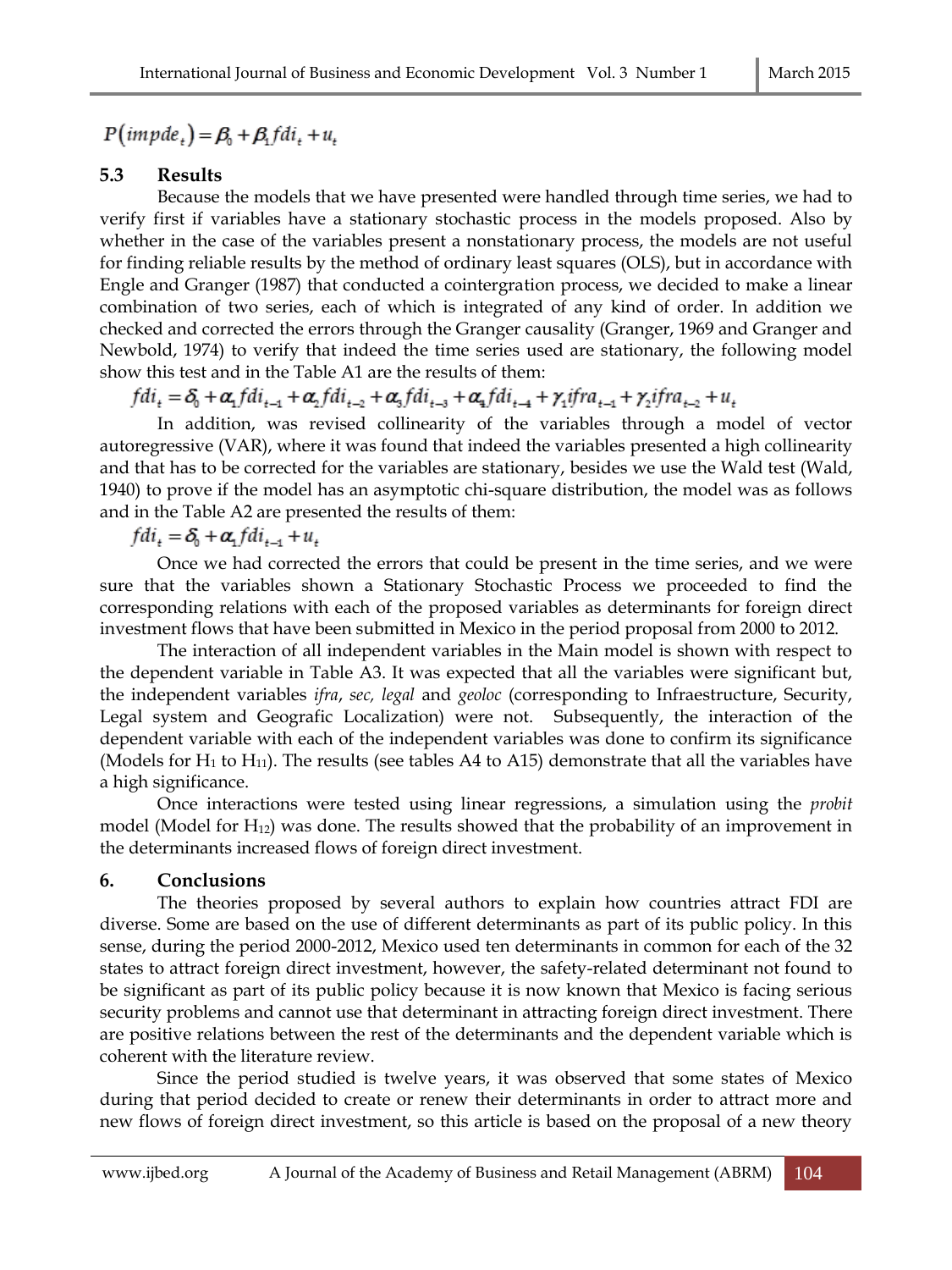that studies the creation of new or renewal of the determinants used by governments as part of their public policy. The probit model demonstrates that relationship.

If any government in the world is interested in attracting new or more foreign direct investment it must create or renovate determinants used to attract investment flows. There are probably cities or provinces who want to attract resources for certain types of industry, but they must create or renew the related determinants, such that the different types of industry prevailing in a country use different determinants and some of them they shall not be used to attract new resources and should focus on the development of new determinants.

Such is the case of the State of Nuevo Leon in Mexico that sought to attract investment flows for a new industry in the state such as aerospace and aeronautical. The state government of Nuevo Leon had to create and renew the determinants traditionally used to attract investment flows to other industries and create or renovate suitable ones for aerospace and aeronautics.

#### **References**

- Bellak, C., Leibrecht, M. y Liebensteiner, M. (2010). *"Attracting Foreign Direct Investment: the public policy scope for south east European countries"*, Eastern Journal of European Studies, Volume 1, Issue 2.
- Berkoz, L. & Sence, S. (2009). Locational Preferences of FDI Firms in Turkey: A Detailed Examination of Regional Determinants. *European Planning Studies,* 17(8), pp. 1243-1256
- Bliss, Ch. I. (1934). The method of probits. *Science* 79 (2037), pp. 38–39.
- Botello, Juan C. and Martín Dâvila (2013). Public Policy as a Determinant for Attracting Foreign Direct Investment in Mexico since 2000-2013. *International Journal of Business and Economic Development,* 2(1), pp. 78-89
- Botric, V., Skuflic, L. (2006). *"Main determinants of foreign direct investment in the southeast European countries"*, Transition Studies Review, Volume 13, No 2.
- Broadman, H.G. & Sun, X. (1997). The Distribution of Foreign Direct Investment in China, *The World Economy,* 20(3), pp. 339-362
- Deichmann, J., Karidis, S. & Sayek, S. (2003). Foreign Direct Investment in Turkey: Regional Determinants, *Applied Economics*, 35(16), pp. 1767-1778.
- Dunning, J. (1988). *"Explaining international production"* London: Unwin Hyman
- Engle, Robert F. and Clive W. J. Granger (1987). Cointegration and Error Correction: Representation, Estimation, and Testing. *Econometrica,* 55(2), pp. 251-276
- Erdal, F. & Tatoglu, F. (2002). Locational Determinants of Foreign Direct Investments in an Emerging Market economy: The Turkish experience, *Multinational Business Review,* 10(1), pp. 21-27
- Figueroa, S. (2012). Emergent Vulnerability in Attracting Foreign Direct Investment in Latin America: The Case of Mexico. *Perspectives on Global Development and Technology,* 11, pp. 374-385
- Goodspeed, T., Martinez-Vazquez, J. y Zhang, L. (2009). *"Public Policies and FDI Location: Differences between developing and developed countries"*, International Studies Program Working Paper, GDU paper No 0910
- Granger, Clive W. J. (1969). Investigating causal relations by econometric models and crossspectral methods. *Econometrica, 37(3)*, pp. 424-438
- Granger, Clive W. J. and Paul Newbold (1974). Spurious Regressions in Econometrics. *Journal of Econometrics,* 2, pp. 111-120
- Groh, A., Wich, M. (2009). *"A Composite Measure to Determine a Host Country´s Attractiveness for FDI".* IESE Business School Working Paper Number 833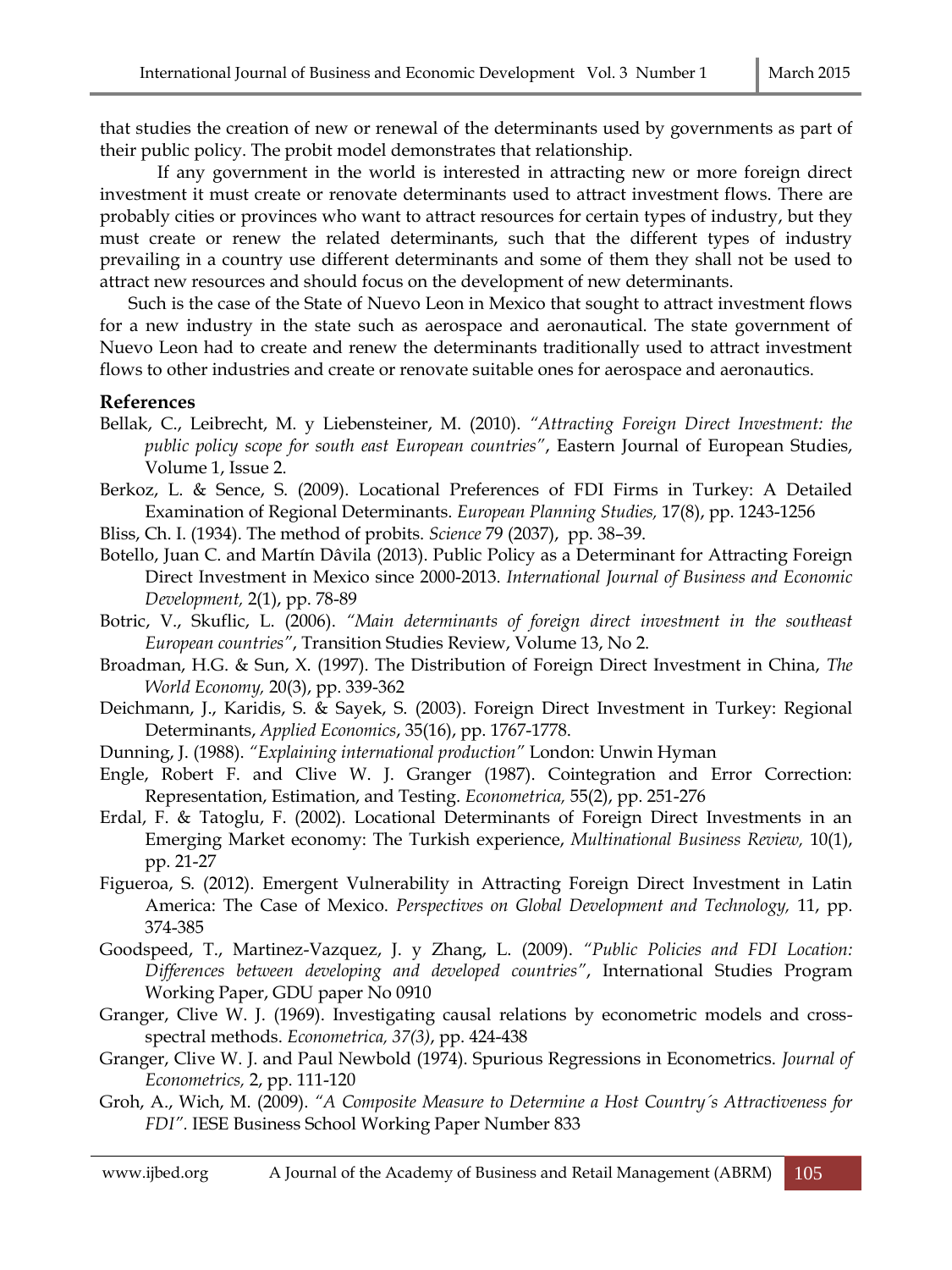- He, C. (2002). Information costs, agglomeration economies and the location of foreign direct investment in China, *Regional Studies,* 36(9), pp. 1029-1036
- Hill, Charles. (2012). "*International Business",* 12 Ed. USA. McGraw Hill.
- Kinoshita, Y. (2003). *"Why does FDI go where it goes? New Evidence from the transition economies.* William Davidson Institute Working Paper Number 573
- Lim, D. (1983). Fiscal incentives and direct foreing investment in less developed countries, *Journal of Development Studies,* 19(2), pp. 207-212
- Mariotti, S. & Piscitello, L. (1995) Information Cost and Location of FDI´s Within the Host Country: Empirical Evidence from Italy, *Journal of International Business Studies*, 26(4), pp. 815-840
- Mendoza, J. (2011). Impacto de la Inversión Extranjera Directa en el Crecimiento Manufacturero en México. *Revista Problemas del Desarrollo,* 167(42), pp. 45-69
- Mexico, Gobierno Del Estado De Aguascalientes (2000), Plan Estatal De Desarrollo (2000-2012).
- Mexico, Gobierno Del Estado De Baja California (2000), Plan Estatal De Desarrollo (2000-2012).
- Mexico, Gobierno Del Estado De Baja California Sur (2000), Plan Estatal De Desarrollo (2000- 2012).
- Mexico, Gobierno Del Estado De Campeche (2000), Plan Estatal De Desarrollo (2000-2012).
- Mexico, Gobierno Del Estado De Chiapas (2000), Plan Estatal De Desarrollo (2000-2012).
- Mexico, Gobierno Del Estado De Chihuahua (2000), Plan Estatal De Desarrollo (2000-2012).
- Mexico, Gobierno Del Estado De Coahuila (2000), Plan Estatal De Desarrollo (2000-2012).
- Mexico, Gobierno Del Estado De Colima (2000), Plan Estatal De Desarrollo (2000-2012).
- Mexico, Gobierno Del Distrito Federal (2000), Programa General De Desarrollo (2000-2012).
- Mexico, Gobierno Del Estado De Durango (2000), Plan Estatal De Desarrollo (2000-2012).
- Mexico, Gobierno Del Estado De Mexico (2000), Plan De Desarrollo (2000-2012).
- Mexico, Gobierno Del Estado De Guanajuato (2000), Plan Estatal De Desarrollo (2000-2012).
- Mexico, Gobierno Del Estado De Guerrero (2000), Plan Estatal De Desarrollo (2000-2012).
- Mexico, Gobierno Del Estado De Hidalgo (2000), Plan Estatal De Desarrollo (2000-2012).
- Mexico, Gobierno Del Estado De Jalisco (2000), Plan Estatal De Desarrollo (2000-2012).
- Mexico, Gobierno Del Estado De Michoacan (2000), Plan Estatal De Desarrollo (2000-2012).
- Mexico, Gobierno Del Estado De Morelos (2000), Plan Estatal De Desarrollo (2000-2012).
- Mexico, Gobierno Del Estado De Nayarit (2000), Plan Estatal De Desarrollo (2000-2012).
- Mexico, Gobierno Del Estado De Nuevo Leon (2000), Plan Estatal De Desarrollo (2000-2012).
- Mexico, Gobierno Del Estado De Oaxaca (2000), Plan Estatal De Desarrollo (2000-2012). Mexico, Gobierno Del Estado De Puebla (2000), Plan Estatal De Desarrollo (2000-2012).
- Mexico, Gobierno Del Estado De Quintana Roo (2000), Plan Estatal De Desarrollo (2000-2012).
- Mexico, Gobierno Del Estado De Queretaro (2000), Plan Estatal De Desarrollo (2000-2012).
- Mexico, Gobierno Del Estado De San Luis Potosí (2000), Plan Estatal De Desarrollo (2000-2012).
- Mexico, Gobierno Del Estado De Sinaloa (2000), Plan Estatal De Desarrollo (2000-2012).

Mexico, Gobierno Del Estado De Sonora (2000), Plan Estatal De Desarrollo (2000-2012).

- Mexico, Gobierno Del Estado De Tabasco (2000), Plan Estatal De Desarrollo (2000-2012).
- Mexico, Gobierno Del Estado De Tlaxcala (2000), Plan Estatal De Desarrollo (2000-2012).
- Mexico, Gobierno Del Estado De Veracruz (2000), Plan Estatal De Desarrollo (2000-2012).
- Mexico, Gobierno Del Estado De Yucatán (2000), Plan Estatal De Desarrollo (2000-2012).
- Mexico, Gobierno Del Estado De Zacatecas (2000), Plan Estatal De Desarrollo (2000-2012).
- Morgan, R., Katsikeas, A. (1997). Theories of international trade, foreign direct investment and firm internationalization: a critique, *Management Decision*, 35(1), pp. 68-78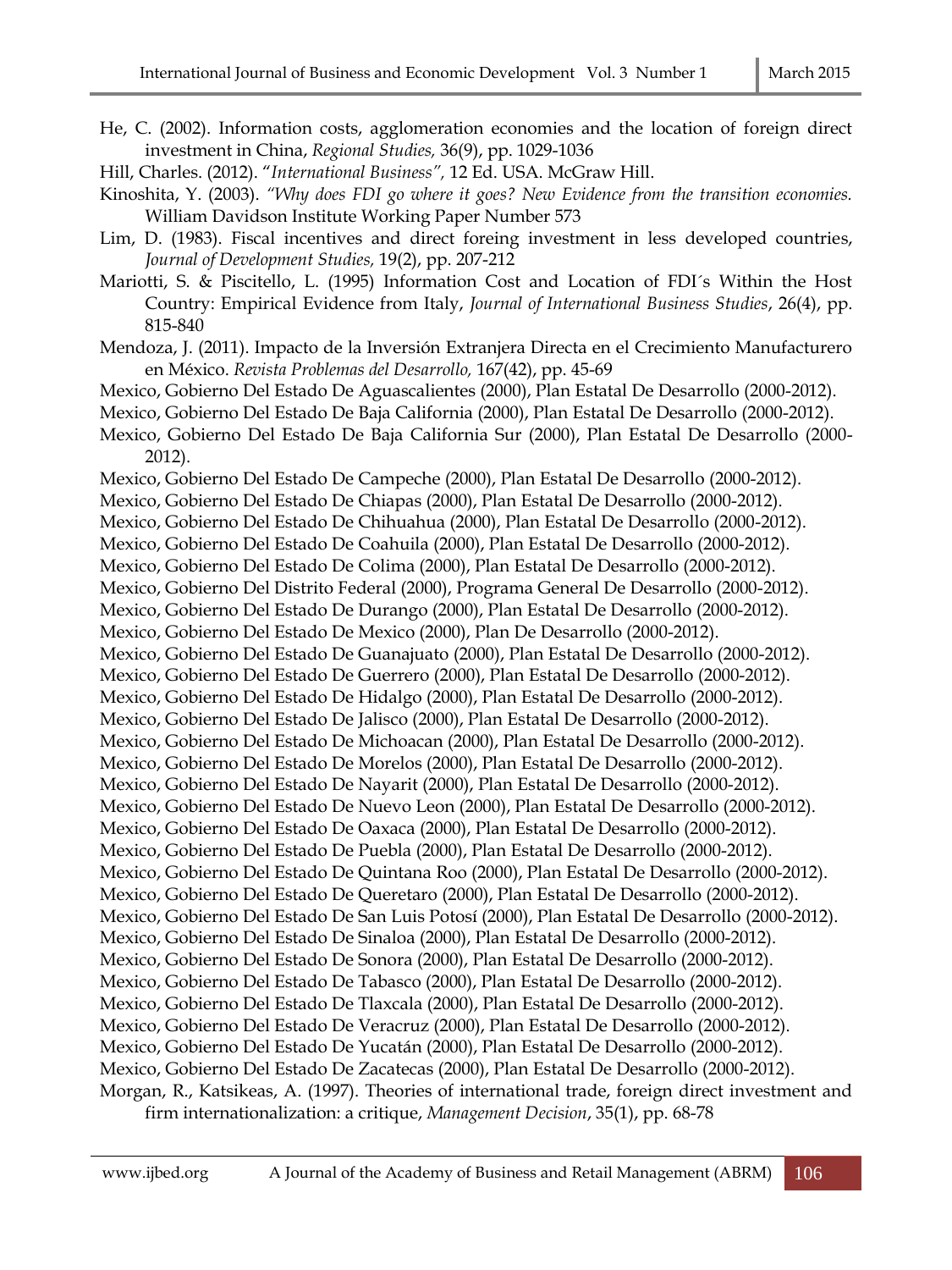- Ondrich, J. & Wasylenko, M. (1993). *Foreign Direct Investment in the United States* (Kalamazoo, MI: W.E. Upjohn Institute for Employment Research)
- Popovici, C., Calin, A. (2012). Attractiveness Of Public Policies For Fdi In Central And Eastern European Countries. *Annals of Faculty of Economics*, *1*(1), 61-67.
- Rasiah, R. (2000). Globalization and Private Capital Movements. *Third World Quarterly,* 21(6), pp. 943-961.
- Steinbrecher, G. & Shaw, T. (2008). Quantile mechanics. *European Journal of Applied Mathematics* 19(2), pp. 87–112.
- Wald, Abraham (1940). The Fitting of Straight Lines if Both Variables are Subject to Error. *Annals of Mathematical Statistics,* 11, pp. 284-300.
- Wei, Y., Liu, X. Parker, D. & Vaidya, K. (1999). The Regional Distribution of Foreign Direct Investment in China. *Regional Studies,* 33(9), pp. 857-867.

#### **Appendix**

Table A1. Econometric results for the Vector Autorregresive (VAR) models, to prove collineality.

|         | Coef.       | Std. Err. | z       | P >  z |             | [95% Conf. Interval] |
|---------|-------------|-----------|---------|--------|-------------|----------------------|
| fdi     |             |           |         |        |             |                      |
| L1      | 0.4306679   | 0.0461224 | 9.34    | 0.000  | 0.3402697   | 0.5210661            |
| L2      | 0.3804776   | 0.0461891 | 8.24    | 0.000  | 0.2899486   | 0.4710067            |
| ifra    |             |           |         |        |             |                      |
| L1      | -975.7836   | 577.5145  | $-1.69$ | 0.091  | -2107.691   | 156.1241             |
| L2      | 1123.365    | 574.9412  | 1.95    | 0.051  | -3.499405   | 2250.229             |
| qualab  |             |           |         |        |             |                      |
| L1      | 1366.324    | 498.5146  | 2.74    | 0.006  | 389.2537    | 2343.395             |
| L2      | $-1268.267$ | 495.873   | $-2.56$ | 0.011  | $-2240.16$  | -296.3732            |
| wage    |             |           |         |        |             |                      |
| L1      | 1407.241    | 480.625   | 2.93    | 0.003  | 465.2329    | 2349.248             |
| L2      | $-1220.12$  | 481.8106  | $-2.53$ | 0.011  | $-2164.452$ | -275.7891            |
| sec     |             |           |         |        |             |                      |
| L1      | -385.2097   | 388.8907  | $-0.99$ | 0.322  | $-1147.421$ | 377.0021             |
| L2      | 137.0567    | 390.072   | 0.35    | 0.725  | -627.4703   | 901.5837             |
| taxex   |             |           |         |        |             |                      |
| L1      | $-167.8146$ | 372.4278  | $-0.45$ | 0.652  | -897.7597   | 562.1306             |
| L2      | 179.5967    | 375.0052  | 0.48    | 0.632  | $-555.4$    | 914.5934             |
| natures |             |           |         |        |             |                      |
| L1      | -1259.199   | 375.3069  | $-3.36$ | 0.001  | -1994.787   | -523.6109            |
| L2      | 977.642     | 376.3549  | 2.6     | 0.009  | 240         | 1715.284             |
| gnp     |             |           |         |        |             |                      |
| L1      | 53.92237    | 477.2691  | 0.11    | 0.910  | -881.5079   | 989.3526             |
| L2      | $-21.31266$ | 477.5679  | $-0.04$ | 0.964  | -957.3586   | 914.7032             |
| legal   |             |           |         |        |             |                      |
| L1      | 640.9021    | 416.9201  | 1.54    | 0.124  | $-176.2463$ | 1458.05              |
| L2      | -717.5595   | 411.4749  | $-1.74$ | 0.081  | $-1524.036$ | 88.91654             |
| geoloc  |             |           |         |        |             |                      |
| L1      | -472.3277   | 533.0303  | $-0.89$ | 0.376  | $-1517.048$ | 572.3926             |
| L2      | 518.8095    | 532.957   | 0.97    | 0.330  | $-525.7671$ | 1563.386             |
| indpol  |             |           |         |        |             |                      |
| L1      | $-1115.89$  | 515.1683  | $-2.17$ | 0.030  | $-2125.601$ | $-106.1786$          |
| L2      | 1198.99     | 513.3238  | 2.34    | 0.020  | 192.8936    | 2205.086             |
| impde   |             |           |         |        |             |                      |
| L1      | 1433.092    | 599.1245  | 2.39    | 0.017  | 258.8298    | 2607.355             |
| L2      | $-1407.566$ | 600.8904  | $-2.34$ | 0.019  | $-2585.289$ | $-229.8425$          |
| cons    | 62.0544     | 258.102   | 0.24    | 0.810  | -443.8162   | 567.9251             |

Table A2. Econometric results for find the Granger causality Wald tests.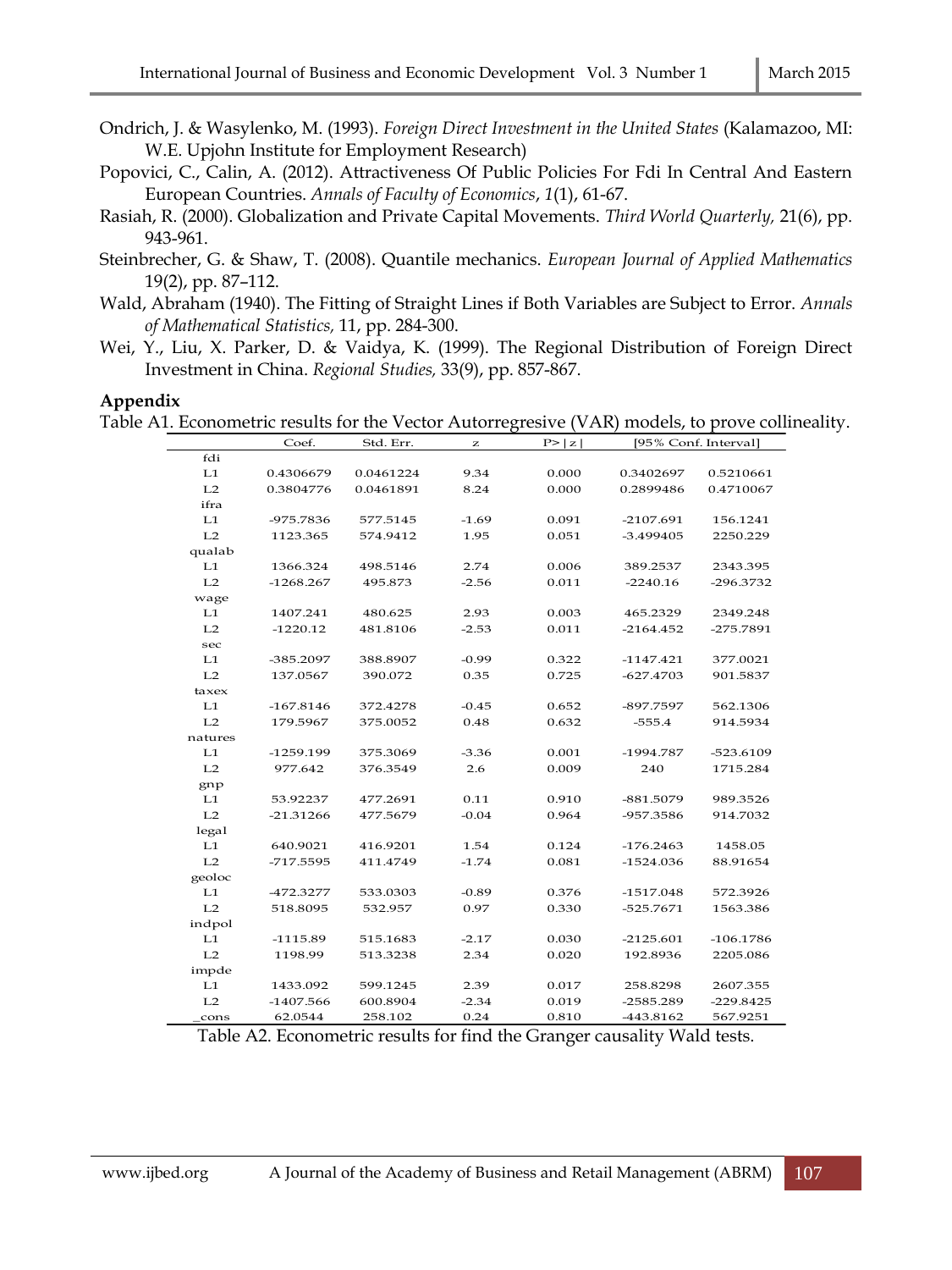|         | Equation    | Excluded   | chi <sub>2</sub>                                      | df             | Prob > chi2          |           |
|---------|-------------|------------|-------------------------------------------------------|----------------|----------------------|-----------|
|         | fdi         | ifra       | 3.845                                                 | $\overline{2}$ | 0.146                |           |
|         | fdi         | qualab     | 7.5706                                                | $\overline{2}$ | 0.023                |           |
|         | fdi         | wage       | 8.8491                                                | $\overline{2}$ | 0.012                |           |
|         | fdi         | sec        | 2.4035                                                | $\overline{2}$ | 0.301                |           |
|         | fdi         | taxex      | 0.23293                                               | $\overline{2}$ | 0.890                |           |
|         | fdi         | natures    | 11.594                                                | $\overline{2}$ | 0.003                |           |
|         | fdi         | gnp        | 0.03053                                               | $\overline{2}$ | 0.985                |           |
|         | fdi         | legal      | 3.0496                                                | $\overline{2}$ | 0.218                |           |
|         | fdi         | geoloc     | 0.94766                                               | $\overline{2}$ | 0.623                |           |
|         | fdi         | indpol     | 5.5766                                                | $\overline{2}$ | 0.062                |           |
|         | fdi         | impde      | 6.1225                                                | $\overline{2}$ | 0.047                |           |
|         | fdi         | <b>ALL</b> | 43.089                                                | 22             | 0.005                |           |
|         |             |            | Table A3. Econometric results to prove the Main model |                |                      |           |
| fdi     | Coef.       | Std. Err.  | Z                                                     | P >  z         | [95% Conf. Interval] |           |
| ifra    | -547.8538   | 361.1838   | $-1.52$                                               | 0.130          | $-1257.732$          | 162.0241  |
| qualab  | 1266.74     | 320.7606   | 3.95                                                  | 0.000          | 636.3107             | 1897.169  |
| wage    | 1138.888    | 251.3386   | 4.53                                                  | 0.000          | 644.9022             | 1632.874  |
| sec     | $-128.5826$ | 255.4228   | $-0.5$                                                | 0.615          | $-630.5956$          | 373.4304  |
| taxex   | 683.1313    | 254.2622   | 2.69                                                  | 0.007          | 183.3994             | 1182.863  |
| natures | -1912.049   | 261.5689   | $-7.31$                                               | 0.000          | $-2426.141$          | -1397.956 |
| gnp     | 546.2715    | 298.5431   | 1.83                                                  | 0.068          | -40.49106            | 1133.034  |
| legal   | 418.4257    | 312.1928   | 1.34                                                  | 0.181          | $-195.1642$          | 1032.016  |
| geoloc  | $-76.04623$ | 316.8791   | $-0.24$                                               | 0.810          | -698.8468            | 546.7543  |
| indpol  | -948.275    | 391.3048   | $-2.42$                                               | 0.016          | -1717.353            | -179.1967 |
| impde   | 993.2183    | 483.0923   | 2.06                                                  | 0.040          | 43.73906             | 1942.698  |
| cons    | 562.8327    | 363.7085   | 1.55                                                  | 0.122          | -152.0073            | 1277.673  |
|         |             |            | Table A4. Econometric results to prove H <sub>1</sub> |                |                      |           |
| fdi     | Coef.       | Std. Err.  | t                                                     | P >  t         | [95% Conf. Interval] |           |
| ifra    | 757.964     | 275.1266   | 2.75                                                  | 0.006          | 217.2584             | 1298.67   |
| cons    | 176.4636    | 240.0329   | 0.74                                                  | 0.463          | -295.2725            | 648.1996  |
|         |             |            | Table A5. Econometric results to prove $H_2$          |                |                      |           |
| fdi     | Coef.       | Std. Err.  | $\mathsf t$                                           | P >  t         | [95% Conf. Interval] |           |
| qualab  | 1225.851    | 229.4586   | 5.34                                                  | 0.000          | 774.8967             | 1676.806  |
| cons    | 124.0528    | 164.4104   | 0.75                                                  | 0.451          | -199.0626            | 447.1681  |
|         |             |            | Table A6. Econometric results to prove $H_3$          |                |                      |           |
| fdi     | Coef.       | Std. Err.  | t                                                     | P> t           | [95% Conf. Interval] |           |
| wage    | 872.0624    | 236.5037   | 3.69                                                  | 0.000          | 407.2623             | 1336.863  |
| cons    | 391.3344    | 152.3897   | 2.57                                                  | 0.011          | 91.84338             | 690.8253  |

Table A7. Econometric results to prove H4